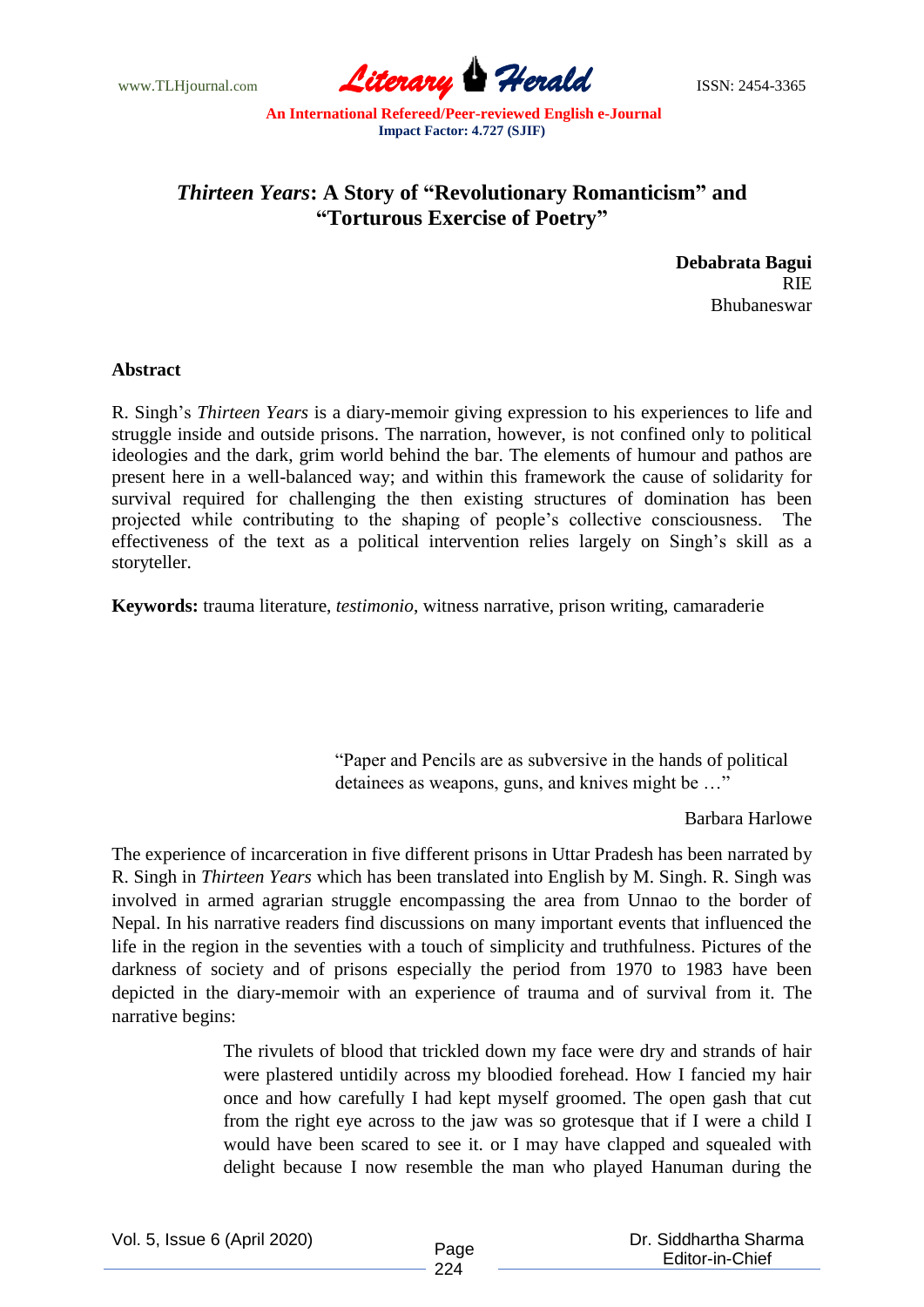

Ramlila in our qasbah. So many memories of childhood flashed before my dazed, half-conscious mind and vanished. (Singh 13)

Singh has provided the description of his intellectual development when he was inside the jails, and his eventual literary activities there. Even before his imprisonment he "formed some tactical understanding of revolutionary politics, but one marked by the revolutionary romanticism of a youth" (57). He lets the reader know of the event of singing the "Internationale", the song composed in the year 1871 by the French poet Eugene Pottier after the defeat of Paris Commune, and how it inspires the people belong to proletariat class:

> Stand up, damned of the earth stand up, prisoners of starvation reason thunders in its volcano this is the eruption of the end… (Singh 35-36)

The narrator recalls the date 14 April 1972, the day of his judgement. The prisoners woke up early in the morning and chanted their prayer song as usual:

> Rise, you who sleep, it is dawn now Your country beckons you.

Rise, the night of darkness departs The sun colours the sky molten gold Come, let us banish the darkness of ignorance Rise, for it is no time to sleep.

Why laze in the darkness of ignorance? Rise, you who sleep, it is dawn now.

O Youth of the Nation! Rise, awake, thou sons of the nation You, the hope of the future, awake You, the sons of martyrs, awake.

See, the darkness of stupor has departed Rise, you who sleep, it is dawn now. (47-48)

Singh reveals his ruminations on the truth behind the misery faced by human beings in different societies through different periods of history. He raises the question: "From ancient times to the present why didn't the so-called enlightened souls – the saints, and the seers, the prophets and philosophers, scholars and thinkers – formulate practical rules for our social system not to leave space for such endless misery and sorrow?" (31-32). He experienced life and society, and realised the presence of a bitter discrimination. He raises his voice for another prisoner Jaswant: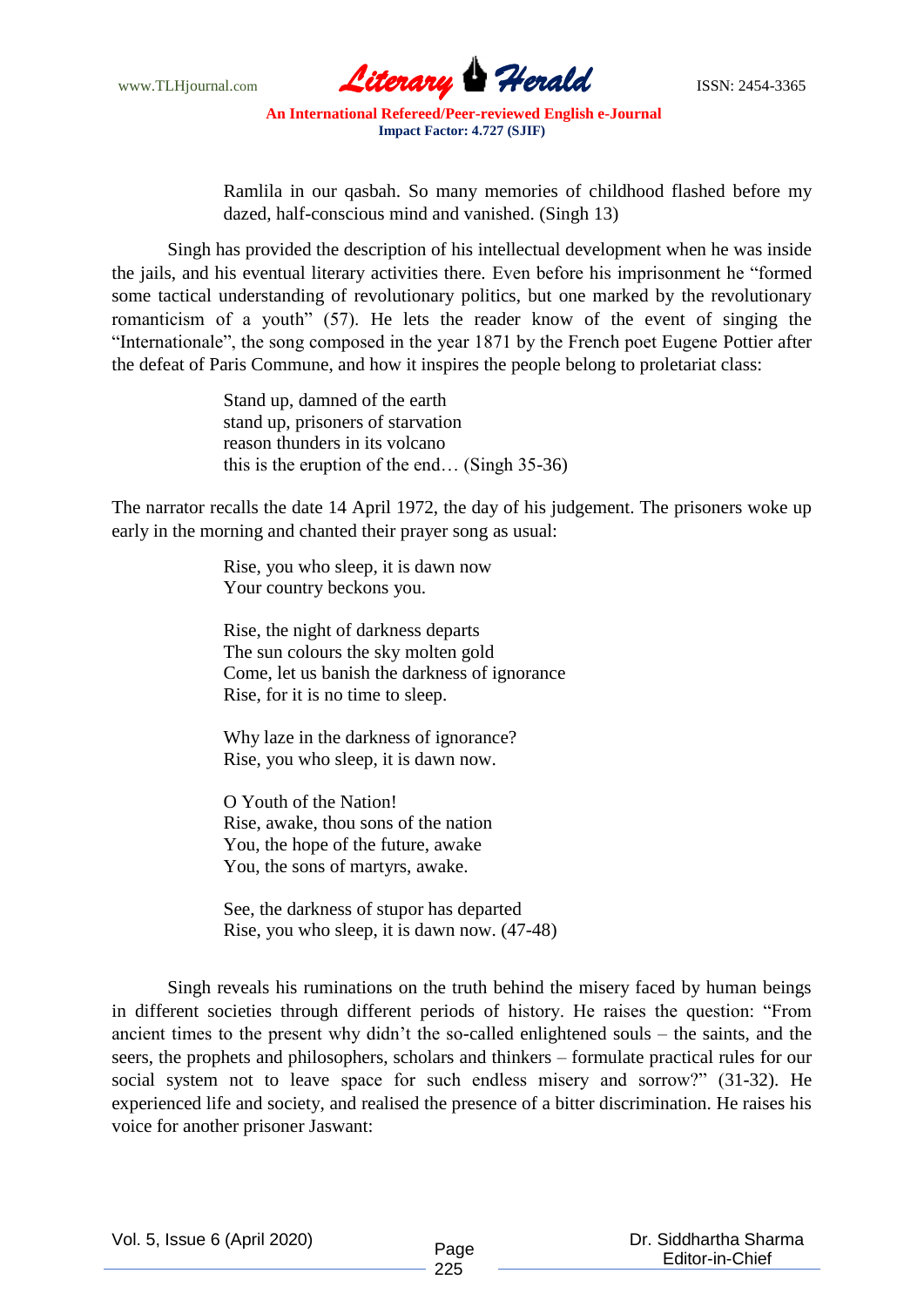www.TLHjournal.com **Literary Herald ISSN: 2454-3365** 

Was Jaswant solely responsible for looting or was it the result of youth's helpless addiction to a fast – living culture, needing big hauls of immediate cash, legal or illegal, to fulfil their desires and compensate for unfulfilled ones. The capitalist society and its class hierarchy ensure that lower and middle class youths are for that illusive joy of life in hotels, clubs, violence and adventure. (30)

Singh's dissatisfaction for the behaviour of some of the prisoners has also been reflected:

They joked, yelled, cursed, banged on their plates and sang boisterously. Undoubtedly, some of them were good singers. But at the slightest provocation they would mouth such obscenities as were simply unimaginable outside. This was perhaps their way of defying society, as they gleefully challenged and demolished the bounds of societal norms, morality and restraint. In its sting, lethality and brazenness, the prison lexicon is thing apart from the ordinary run of bad language. (Singh 22-23)

The narrative although focussing on prison experiences with a backdrop of the intellectual development of the speaker in the Marxist line, is not without the elements of humour. Singh recalls the period in early 1971 when the prisoners decided that each and every leftist captive would read out poems in front of all others inside the jail. Although many of them tried their best to do so, and some became "poets perforce" (36), it was a very difficult job to one of the detainees. He, although almost unlettered but deeply committed to his political ideologies, used to be forced by other captives to compose verse sitting in prison. When his turn came, Kishan-ji who looked "tormented and pathetic" (36) tried to escape. Eventually, however, he could manage to get rid of that "torturous exercise of poetry" (36) after entertaining other convicts with his funny gestures that he had learnt during his experience in a circus company in South India.

The bitter events and the hard realities of life inside the jails could not snatch away the jovial spirit inside the protagonist who, after getting tortured by an old, cruel warden, called up the love and affection from his grandparents during his childhood and narrates an anecdote:

> I remembered a story I had heard in my childhood. A king had two wives. He neglected the elder queen in his love for the younger one. After grabbing all his wealth, the younger queen forced the king to banish the elder queen to the forest to chase crows. Time passed, people now insulted and poked fun at her. After a while the crow-chaser queen became ugly. Happiness had disappeared from her life and she continued to chase crows like a crazy woman. As love tenderness and charm left her, she became bitter, quarrelsome and cruel. The plight of our old warden was quite like hers. (Singh 18)

The event of Manjhiya village where the speaker met Mausi and her daughter constitute an interesting sub-plot in the narration which is declared as "Prison Diary". When the narrator reached there with his friend, Mausi expressed her happiness and surprise, and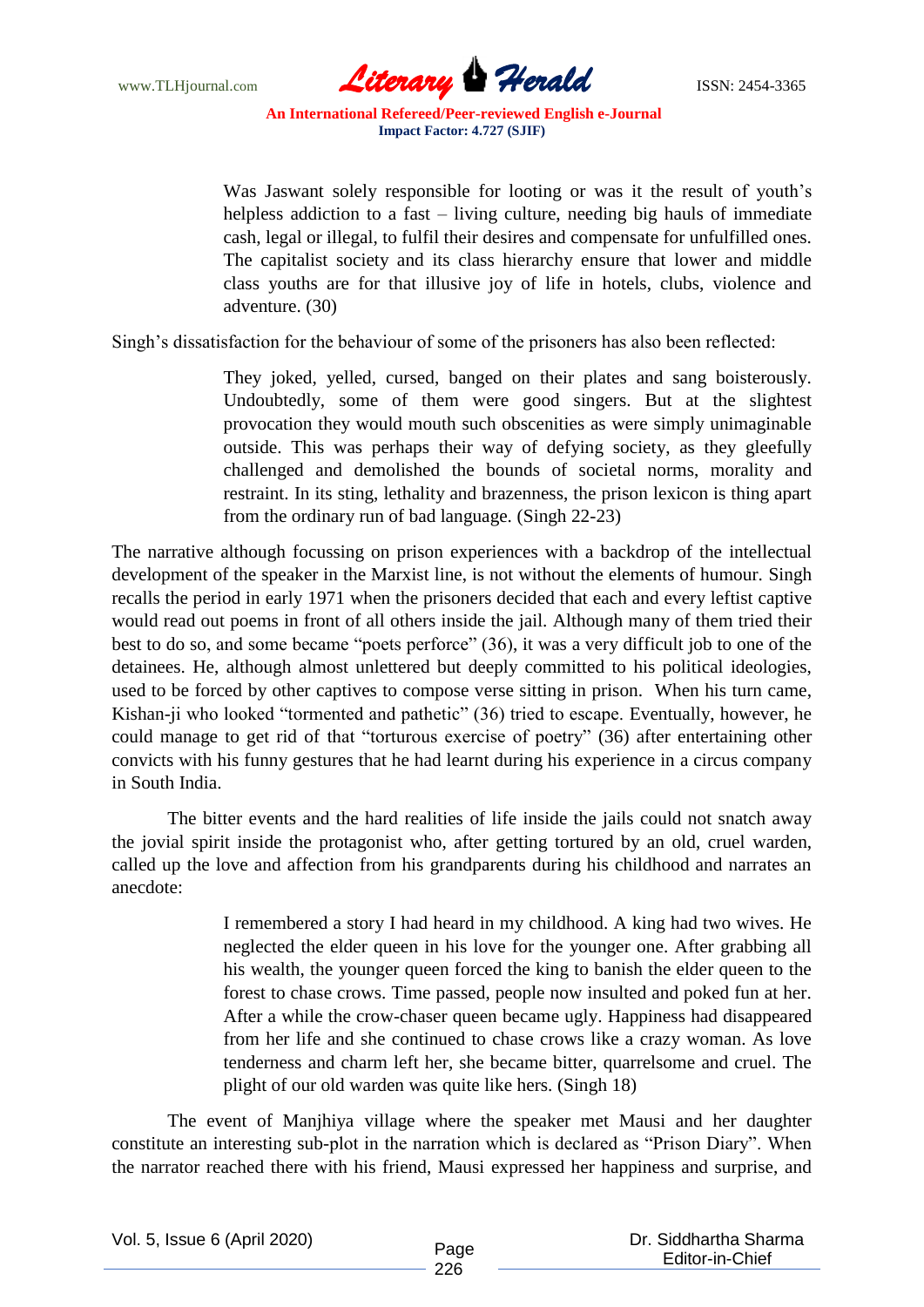www.TLHjournal.com **Literary Herald ISSN: 2454-3365** 

informed him that she had been waiting for him for a long time. Singh noticed a faint touch of reproach in her voice and at the same time a little smile on her countenance. He and his friend felt fresh after splashing water on their faces. While her son and younger daughter were observing him very carefully with great curiosity and interest, Singh enjoyed the affection of their mother and deliberated on the possibility of any "karmic" relationship between himself and the Mausi in their previous lives. He, however, did not fail to notice Ramdulari (Munni), a sweet young girl in her early teens, who watched them "from the corner of her eye, lowered her head and then shyly went into the next room." Her "innocent", "relaxed", and "informal" eyes met those of Singh several times when she was serving food. He liked the affectionate behaviour of her mother who insisted "You'll have to visit us frequently as I can no longer look after the farming" (p. 43).

Mausi's efforts to bring Singh and Ramdulari together proved ironical when during incarceration of Singh, Mausi started visiting Singh alone and never brought Ramdulari with her. The situation went up to that extent when Mausi began her searching for another boy as Ramdulari's would be husband. Mausi could be restrained from her effort of looking for a boy for her daughter only by Ramdulari who threatened her to commit suicide. Ramdulari left her place, reached the village of Singh and luckily met Singh's father at the whole market for jaggery. With Singh's father she went to meet him outside the Barrack Number VIII of Unnao District Jail and then left in Kanpur with the mother and the grandmother of Singh.

> Many of my party comrades criticised me behind my back. But I did not bother. I had great respect and love for them but did not subscribe to their view that as a revolutionary one should avoid women because their presence came in the way of revolution. I believed that if adopting a dull and rigid attitude towards life made one a communist revolutionary, then perhaps I could never become one. Commitment towards a cause can happen only when the heart and the mind are set free. In the dark and difficult time ahead, it was love that made me realise the beauty and simplicity of life, and filled me with total commitment to the cause without distracting me. Bhagat Singh had once said: "As far as love is concerned, I can say that this is only an impulse and nothing else, but this is definitely not beastliness. It never degrades human beings, but this is possible only when love is actually true love. (Singh 46)

The subplot concerning Ramdulari brings into a mixture of pathos and humourin Singh's Prison narrative. Her presence in Unnao District Jail for the purpose of meeting Singh, initially, used to make him thoughtful and often sad considering her future. He advised her not to bind her life to his uncertain days to come. Ramdulari in a soft but farm voice replied, "Did you leave me that day to say all this?" She was dressed well on the next day of her visit and used vermillion in the parting of her hair. Considering his own dress, the uniform for the prisoners, Singh pondered over his own misfortune. The memory of the previous days, the present and the apprehension of the coming days all confused him. The thought of accepting Ramdulari as his wife, caused a conflict inside him. At the same time his friends made fun of his relationship with the girl. According to them, to be anxious of a girl was not a sign of a real revolutionary. Singh felt perplexed considering that:

Vol. 5, Issue 6 (April 2020)